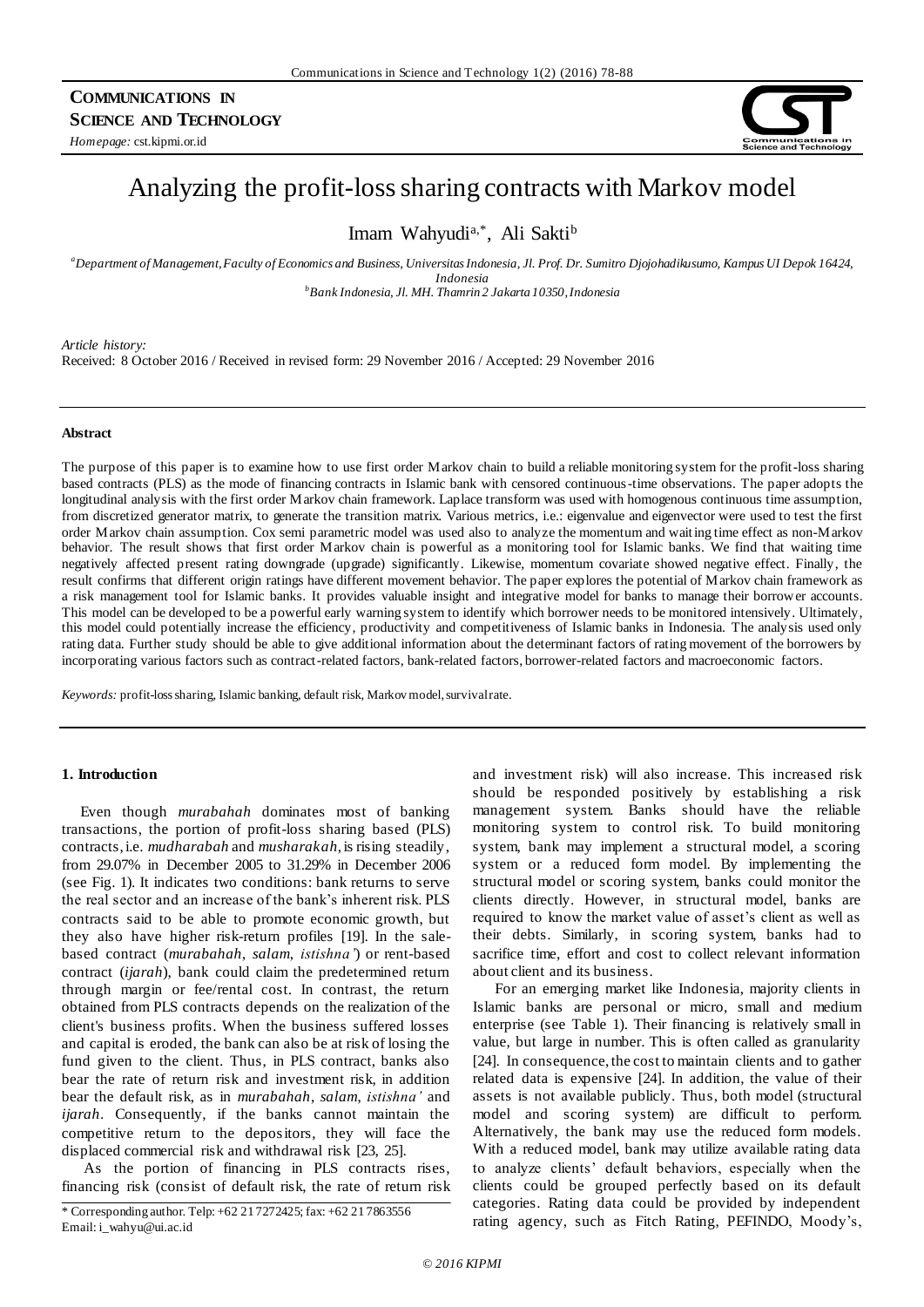Standard & Poor and ICRA, or by bank's rating system. However, the cost to maintain the rating system is expensive for banks. In the future, bank should turn over the appraisal and rating tasks to the external parties. So, the bank can focus on its core business, innovation in product, expanding to other segments, creating new markets, etc. Bank only needs to monitor the performance and quality of the client based on the rating given externally.

In this study, we implement the reduced form model, especially the JLT model [13]. With this model, we calculate the intensity of rating movement and the probability of default of the clients. Because the clients' financing tenor is relatively short-term, it causes none of the clients survive throughout the observation period. For this reason, we adjust the model by adding the 'right and left' sensor scheme. In addition, in the ratings data, we found that the default rating is not a perfect absorbing state, except when the client actually defaulted and were excluded from the rating system. Then, we examine deeper on the behavior of rating. Stability rating, as an indicator of the performance of risk management, is assessed using the transition rate and coefficient of variation. This study also tests whether the transition probabilities are constant or fluctuate over time. The assumption of first-order Markov chain is tested by Eigen analysis (Eigenvector and Eigenvalue) and metric measures (MSVD and MAGL). When the transition probability matrix is in-homogenous, we analyze whether the duration and the time covariate (momentum and waiting time) significantly affect the probability of default of individual clients.

The aim of this paper is to examine how to use first order Markov chain to build a reliable monitoring system for the profit-loss sharing based contracts (PLS) as the mode of financing contracts in Islamic bank with censored continuoustime observations.

## **2. Literature Review**

#### *2.1. Debt Based vs. Profit Loss Sharing Based Contracts*

Naturally, PLS contracts, such as *mudharabah* and *musharakah*, have higher risk in compared with debt-based contracts such as *salam*, *muajjal*, *istishna'*, *ijarah* and *qardhul hasan.* In *mudharabah*, Islamic banks release their fund to be managed solely by client. Banks are only allowed to obtain return based on the client's actual profit. When the client's business is in loss, banks must bear the loss based on bank's capital contribution. Banks are not permitted to request a predetermined return or guarantee for its capital. Banks could set some restrictions to secure their interests, but could not involve in client's business. Even in *musharakah*, Islamic banks practically only contribute in capital, not in management. Not only it is prohibited by regulation (Indonesia law No.21/2008), it also requires banks to provide large number of employee that are competent and skillful in client's business.

In PLS contracts, banks at least face two risks: investment risk and capital recovery risk. The client's realized-profits are fluctuation as well as the bank's return. The fluctuating return exposes bank to investment risk. Capital recovery risk aris es when client is unable to repay the fund given by the bank. Both of these risks arise from two sides. First, the dynamics of economic environment may affect the client's financial performance as well as their ability to pay back the capital or to share profits. Second, moral hazard is very likely to arise due to asymmetric information between banks and clients [2]. Typically, banks will ask for *rahn* (collateral) and *kafil* (guarantor) to prevent capital loss. However, *kafalah* and *rahn* could only be useful in reducing the capital recovery risk that is caused by moral hazard effect, and not by business risk. Therefore, when client claimed to be experiencing financial distress, banks must be able to identify the factor: client's business risk or moral hazard. Moreover, failure in identifying client's default factors may cause the bank to lose its entire fund.

# *2.2. Financing Portfolio in Indonesian Islamic banking*

There has been an increase in portion of Islamic financing based on the PLS from 29.07% on January 2005 to 31.29% on December 2006 (see Fig. 1). Despite relatively insignificant, this increase showed positive direction toward the true form of Islamic banking. Usually, Islamic banks in its early developments favor *murabahah* as financing mode rather than PLS. Quasi-fixed income and debt form of *murabahah* are some contributing factors to this preference. PLS tend to have greater risks than *murabahah*. The lack of available competent human resources, the absence of business skills and high potentials of moral hazards are the inhibiting factors for Islamic banks' intention to use PLS as their financing mode. Mills and Presley [19] stated that PLS contracts are the contracts associated with higher risk-return profiles. It is why this contract required *amanah* (trustworthiness) and mutual trust between bank and client [7,25].



Fig. 1. Patterns of PLS and NPFs in Indonesian Islamic banking

In general, the default risk of PLS in Indonesia is relatively small. Most PLS contracts have rating current (L) (96.00%). Meanwhile, the rest have varied ratings, rating special mention (DPK) (0.15%), rating substandard (KL) (1.44%), rating doubtful (D)  $(0.78\%)$ , and rating loss  $(M)$   $(1.63\%)$ during the period of December 2005 – December 2006. However, Fig. 1 indicates that the increase in PLS financing portion to the total financing is followed by the increase of NPF (non performing financing).

#### *2.3. Markov Model: Discrete and Continuous Approach*

Following Janssen and Manca [12], a sequence of random variables,  $J_n$ ,  $n \in N$ , is said to be a Markov chain if for every jo, j<sub>1</sub>, ..., j<sub>n</sub>  $\in$  J, if  $P(J_n = j_n | J_0 = j_0, j_1 = j_1, ..., j_{n-1} = j_{n-1}) = P(J_n)$  $=$   $j_n/j_{n-1} = j_{n-1}$ . As a Markov chain,  $J_n$ ,  $n \in \mathbb{N}$ , is homogeneous if the probability of an event is independent on time *n* and be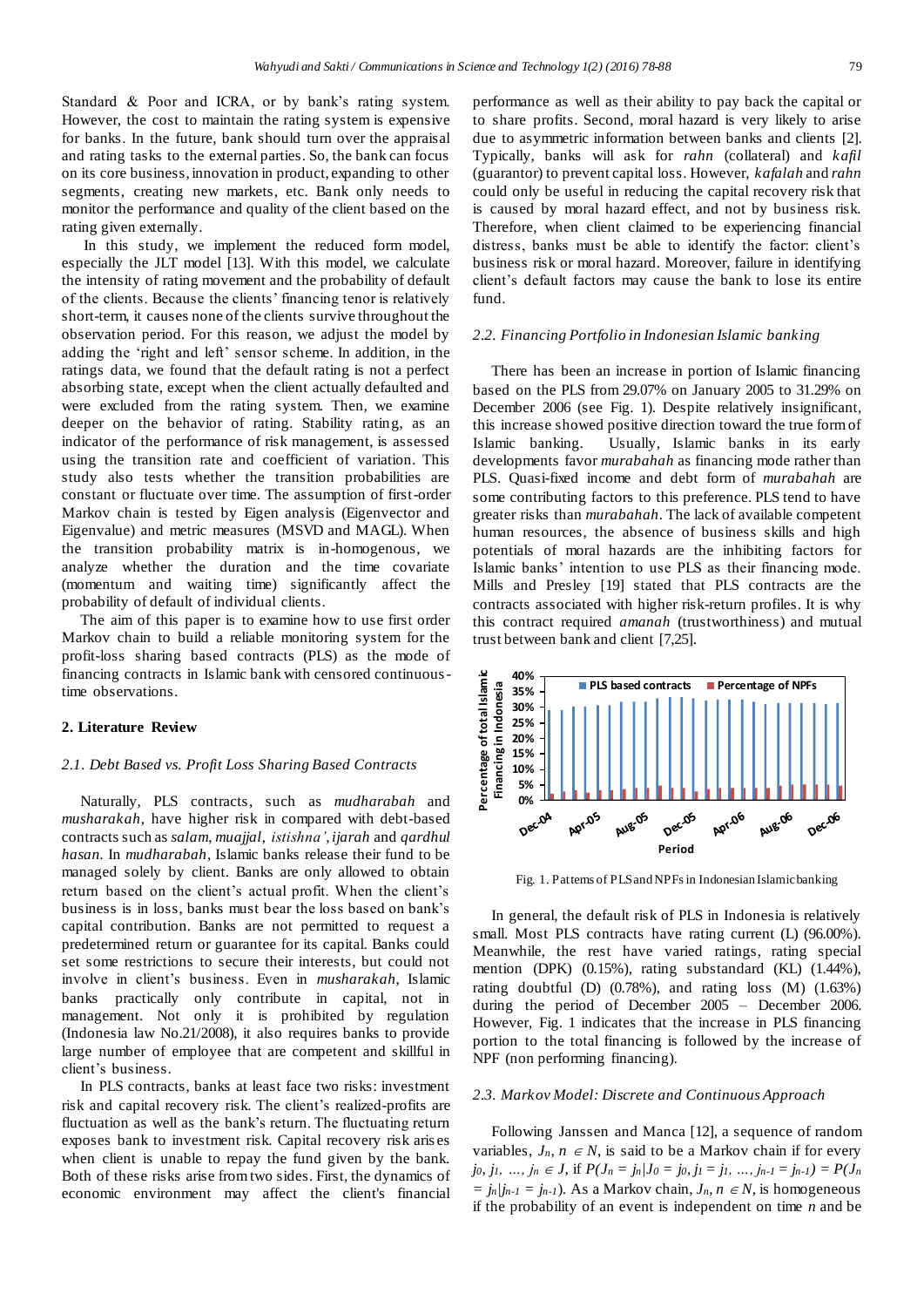(5)

said inhomogeneous if others. For the homogeneous case, the probability of the occurrence that  $J = i$  in time *n*, when in time  $n-1$ ,  $J = j$  occurred can be written as:

$$
P(y_n = i|J_{n-1} = j) = p_{i,j}
$$
 (1)

Then a transition probability matrix can be defined as:

$$
\boldsymbol{P} = \begin{bmatrix} p_{1,1} & p_{1,2} & \dots & p_{1,n-1} & p_{1,n} \\ p_{2,1} & p_{2,2} & \dots & p_{1,n-1} & p_{2,n} \\ \vdots & \vdots & \ddots & \vdots & \vdots \\ p_{m-1,1} & p_{m-1,2} & \dots & p_{m-1,n-1} & p_{m-1,n} \\ p_{m,1} & p_{m,2} & \dots & p_{m,n-1} & p_{m,n} \end{bmatrix}
$$
 (2)

In case the model has an absorbing state, e.g. (default) risk case, we can write it as:

$$
\boldsymbol{P} = \begin{bmatrix} p_{1,1} & p_{1,2} & \dots & p_{1,n-1} & p_{1,n} \\ p_{2,1} & p_{2,2} & \ddots & p_{1,n-1} & p_{2,n} \\ \vdots & \ddots & \ddots & \vdots \\ p_{m-1,1} & p_{m-1,2} & \dots & p_{m-1,n-1} & p_{m-1,n} \\ 0 & 0 & 0 & 1 \end{bmatrix}
$$
 (3)

Where every element of the **P** matrix has the following characteristics:

- 1.  $p_{ij} \geq 0$  for every  $i, j \in I$
- 2.  $\sum_{j \in I} p_{ij} = 1$  for every *i*, *i*  $\in I$ .

In order to explain the evolution of Markov chain perfectly, we need to adjust the original distribution for condition *J*<sup>0</sup>, i.e. vector  $p = (p_1, ..., p_m)$  that fulfill  $\sum_{i \in I} p_i = 1$ , where  $p_i \geq 0$  and  $i \in I$ . So for every *i*,  $p_i$  represent the original probability on condition *i*, i.e.  $p_i = P(J_0 = i)$ . In this definition, it can be shown that the transition probability of order  $p_{ij}^{(n)}$  can be defined as:

$$
p_{ij}^{(n)} = P(J_{\nu+n} = j | J_{\nu} = i)
$$
 (4)

For *n=2*, we get the result as:  $p_{ij}^{(2)} = \sum_{k} p_{ik} \cdot p_{kj}$ 

#### *2.3.1. Discrete-time approach*

Consider a sample of *N* objects (i.e. firms, clients, etc.) whose transitions between different states are observed at discrete times  $t = 0, 1, ..., T$  (i.e. daily, monthly, quarterly, semi-annually, annually, etc.). Let *ni(t)* be the number of objects in state *i* at date  $t$ ,  $n_{ij}(t)$  is the number of objects which went from rating  $i$  at time  $t - 1$  to rating  $j$  at time  $t$ , where  $N_i(T) = \sum_{t=0}^{T-1} n_i(t)$  is the total number of objects recorded at the beginnings of the transition periods, and  $N_{ij}(T)$  =  $\sum_{t=1}^{T} n_{ij}(t)$  is the total number of transitions observed from rating *i* to rating *j* over the entire period (T).

The probability of observing a particular path *x*0*,x*1,…,*x<sup>T</sup>* of one object is  $p_{x_0, x_1}, p_{x_1, x_2}, \dots, p_{x_{T-1}, x_T}$ . In independent condition, we get products of the individual likelihoods and hence the complete likelihood function takes the following form:

$$
\prod_{(i,j)} p_{ij}^{N_{ij}(T)} \tag{6}
$$

where  $p_{ij}^0 = 1$ . Therefore, the log-likelihood is:

$$
\prod_{(i,j)} N_{ij}(T) \log(p_{ij}) \tag{7}
$$

Maximizing the formula with restriction  $\sum_{j=1}^{K} p_{ij} = 1$  for every *i* using a standard Lagrange multiplier, we can solve the formula to obtain:

$$
\hat{p}_{ij} = \frac{N_{ij}(T)}{N_i(T)}\tag{8}
$$

From the last equation above, it can be concluded that any

rating changes that occurs within the period was not counted. The other name of this approach is cohort approach and widely used in (banking and financial) industry [11].

#### *2.3.2. Continuous-time with time-homogeneous approach*

Originally developed and applied in biology and medicine literatures, this model is categorized under the heading of survival analysis. Principally, this model is similar with the cohort approach that turns in continuous form with Laplace transformation (i.e. exponential distribution assumption). There are two advantages of this model, i.e. (i) it can count any rating change that occurs within the observation period, and (ii) it can accommodate (right) censoring and (left) truncating in financing contract rating history [11]. Meanwhile, the cohort approach ignores both of these issues. There are also several other advantages of the continuous time method [17], which are:

- 1. The framework permits a rigorous formulation and testing of 'rating drift' assumptions and other type of non-Markov behavior (such as seasonal effects).
- 2. The dependence on external covariates and changes in 'regimes' due to business cycles can be formulated and tested.
- 3. The continuous-time formulation hooks up nicely with rating-based term structure modeling in which one tries to estimate and calibrate yield curves for different rating classes.
- 4. When estimating homogeneous chains in continuoustime by estimating the generator of the continuous-time Markov chain, we could avoid the 'embedding problem' for Markov chains. This problem arises because not every discrete time Markov chain can be realized as a discretized continuous-time chain.

Let  $\Lambda$  be a  $N \times N$  generator (or intensity) matrix. Following Lando and Skodeberg [17], we defined the  $N \times N$ transition probability matrix  $P(t)$  as:

$$
P(t) = exp(At), \qquad t \ge 0 \tag{9}
$$

Where  $exp(.)$  is a matrix exponential operation, and  $\Lambda$  satisfy these conditions:

$$
\lambda_{ij} \ge 0 \quad \text{for } i \ne j
$$
\n
$$
\lambda_{ii} = -\sum_{j \ne i} \lambda_{ij}
$$

The second expression merely states that the diagonal elements used are such to ensure that the rows sum up to zero. In matrix form,  $\Lambda$  can be written as:

$$
\boldsymbol{\Lambda} = \begin{bmatrix} \lambda_{1,1} & \lambda_{1,2} & \dots & \lambda_{1,N-1} & \lambda_{1,N} \\ \lambda_{2,1} & \lambda_{2,2} & & \lambda_{2,N-1} & \lambda_{2,N} \\ \vdots & \ddots & \ddots & \vdots \\ \lambda_{N-1,1} & \lambda_{N-1,2} & \dots & \lambda_{N-1,N-1} & \lambda_{N-1,N} \\ \lambda_{N,1} & \lambda_{N,2} & & \lambda_{N,N-1} & \lambda_{N,N} \end{bmatrix}
$$
 (10)

In an absorbing state case, all elements in the last row are predetermined zero. The diagonal elements can be defined immediately after the non-diagonal element is obtained. Obtaining estimates of the elements of  $\Lambda$  by following maximum likelihood estimator (MLE):

$$
\hat{\lambda}_{ii} = \frac{N_{ij}(T)}{\int_0^T Y_i(s)ds}
$$
\n(11)

Where  $Y_i(s)$  is the number of the objects in rating *i* at time s and  $N_{ij}(T)$  is the total number of transitions over the period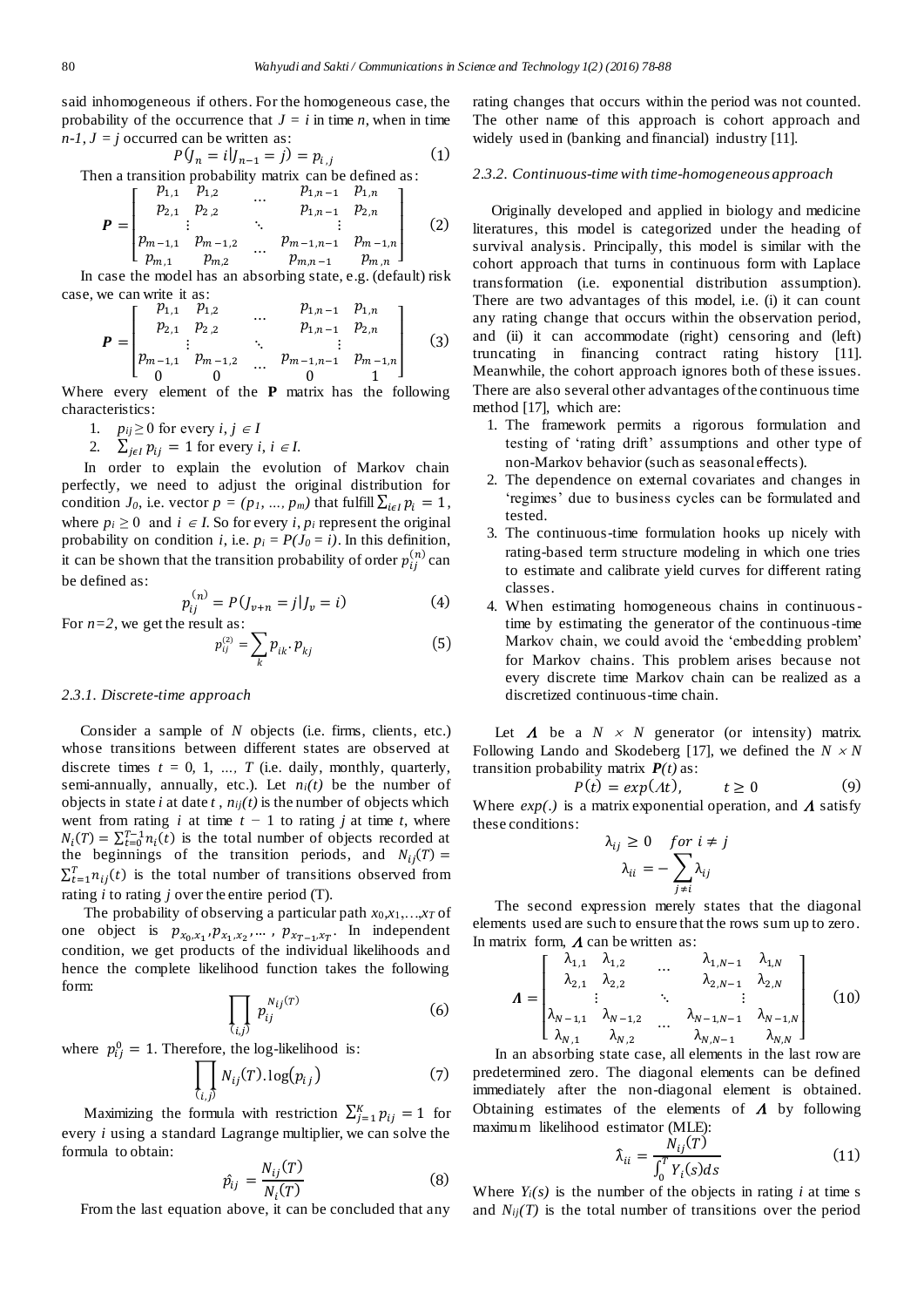from rating *i* to rating *j*, where  $i \neq j$ . Furthermore, the numerator counts the number of observed transitions from rating *i* to rating *j* over the entire period of observation. The denominator has the number of 'firm-years' spent in state *i*.

The mathematical derivation of Markov process with continuous and homogeneous time can be seen in the Appendix.

# *2.3.3. Continuous-time with time-inhomogeneous approach*

This model uses a non-parametric method and allows for non-homogeneity while fully accounting for all rating movements within the observation periods. For the transition probabilities **P**(*s,t*), given that our sample has *m* transitions over period from *s* to *t*, we can estimate them with Aalen-Johansen estimator or product-limit estimator [1]:

$$
\widehat{P}(s,t) = \prod_{i=1}^{m} \left( I + \Delta \widehat{A}(T_i) \right) \tag{12}
$$

Where  $T_i$  is a jump time in the interval [s,t] and

$$
\Delta \widehat{A}(T_i) = \begin{bmatrix}\n-\frac{\Delta N_{1,1}(T_i)}{Y_1(T_i)} & \frac{\Delta N_{1,2}(T_i)}{Y_1(T_i)} & \frac{\Delta N_{1,p-1}(T_i)}{Y_1(T_i)} & \frac{\Delta N_{1,p}(T_i)}{Y_1(T_i)} \\
\frac{\Delta N_{2,1}(T_i)}{Y_2(T_i)} & -\frac{\Delta N_{2,2}(T_i)}{Y_2(T_i)} & \frac{\Delta N_{2,p-1}(T_i)}{Y_2(T_i)} & \frac{\Delta N_{2,p}(T_i)}{Y_2(T_i)} \\
\frac{\Delta N_{p-1,1}(T_i)}{Y_{p-1}(T_i)} & \frac{\Delta N_{p-1,2}(T_i)}{Y_{p-1}(T_i)} & \frac{\Delta N_{p-1,p-1}(T_i)}{Y_{p-1}(T_i)} & \frac{\Delta N_{p-1,p}(T_i)}{Y_{p-1}(T_i)} \\
\frac{\Delta N_{p,1}(T_i)}{Y_p(T_i)} & \frac{\Delta N_{p,2}(T_i)}{Y_p(T_i)} & \frac{\Delta N_{p,p-1}(T_i)}{Y_p(T_i)} & -\frac{\Delta N_{p,p}(T_i)}{Y_p(T_i)}\n\end{bmatrix} \tag{13}
$$

Where  $\Delta N_{hi}(T_i)$  denotes the number of transitions observed from rating *h* to rating *j* at time  $T_i$ , and  $Y_k(T_i)$  is the number of firms in rating  $k$  right before time  $T_i$ . Therefore, this estimator can be seen as a cohort method applied to extremely short time intervals. All elements in the last row are predetermined zero in absorbing state case.

### **3. Data and Methodology**

#### *3.1. Data*

The data sample used in this study covered 17,184 PLS contracts in Indonesian Islamic banking industry within monthly period, January 2004 – September 2005. Rating data is gathered from two types of Islamic banks, i.e. Islamic commercial bank and Islamic banking unit. Indonesia still has Islamic banking unit because, based on "Law No. 21/2002", Indonesia still employs dual banking system that allows conventional banks to open Islamic banking service (office channeling) or also called Islamic bank unit. Rating system adopted in Indonesia consists of 5 rating, i.e. L (current), DPK (special mention), KL (substandard), D (doubtful) and M (loss). These rating are measured from any quantitative measure as well as qualitative information.

#### *3.2. Models and Methods*

#### *3.2.1. Estimating the transition probability matrix*

This paper shows how to use Markov model framework in order to explain the risk profile of the clients and their behavior over time. From the database, we confirm that data do not fully satisfied survival data conditions because there were many clients that entered bank's rating system after observation period was started (left censoring) or left the

system before the period is ended (rating withdrawal or right censoring). Additional class of rating is used to accommodate the left/right censoring, i.e. NR (not rated) [8,11,17,18]. Out of 17.184 clients, nearly all of them have at least one "NR" case.

Bangia et al. [8] explained that, theoretically, the transition matrix could be estimated for any desired transition horizon. The shorter the measurement interval, the fewer rating changes are omitted. Based on this consideration, quarterly time horizon is used in this research. One additional reason is that quarterly data is considered adequate (i.e. not too long nor too short) for adopting various changes of risk management policy by both the regulator and the bank's management. With *t* defined as quarterly, we get seven cohort transition matrixes for January 2004 – September 2005 monthly period using equation 8. Non-weighted average approach was used to obtain the transition probability matrix for the next quarter:

$$
\hat{\boldsymbol{P}}_{ij}(\Delta t = 1 \, quarter) = \frac{\sum_{t=1}^{T} \hat{\boldsymbol{P}}_{ij}(t)}{T} \tag{14}
$$

Where  $P_{ij}(t)$  is the transition probability matrix for the *t* quarter.

After estimating **P**, we should discard the NR class rating from the matrix since it is meaningless in the context of industry and risk management. For the hazard model, Lando and Skodeberg [17] suggest modification in the generator matrix to omit NR with estimation under censor mechanism. Kavvathas [18] explained the mechanism for adjusting the generator matrix in detail. He uses denominator correction that was suggested by Klabfleisch and Prentice [14] and used by Moody's, i.e. with appropriate rescaling so that sum of raw in **P** is one (i.e.  $\sum_{i \neq NR} p_{ij} = 1$ ). Kavvathas [18] explained that Moody's estimator uses life table estimator of constrained probability of default in relevant interval correction as basis for sensor mechanism. This sensor is related with the withdrawn rating (NR) during the relevant period of time. One can estimate the constrained probability of default of *p<sup>j</sup>* within the interval *Ij*, where *m<sup>j</sup>* is the number of censored observation,  $d_j$  is the number of default and  $n_j$  is the number of observation at risk within one time before  $t_j$ , as:  $\hat{p}_j$  =  $d_j/[n_j-\frac{m_j}{2}]$  $/ [n_j - \frac{n_j}{2}]$ . Correction in this denominator is an attempt to capture the reality that the individual firm at risk might not be at risk during the entire interval.

Jarrow et al. [13] provided an adjustment alternative to the transition probability matrix (not the generator matrix) to eliminate "NR", which is done by rescaling the number of line in the transition probability to return to one, i.e.  $\sum_{j \neq NR} p_{ij} =$ 1. Jarrow et al. [13] explained that eliminating the portion of NR from the sample is by redefining the transition probability from i rating to j rating (except NR) as:

$$
\hat{p}_{ij} = \frac{fraction\ of\ the\ firms\ that\ migrate\ from\ state\ i\ to\ j}{total\ fraction\ of\ the\ firms\ that\ migrated\ from\ state\ i\ to\ any\ state\ j\ (except\ NR)}.
$$

Bangia et al. [8] explained that there are three methods to eliminate NR. The first method treats transitions to NR as unfavorable information regarding the change in credit quality of the client. Probability of transiting to NR is distributed among downgraded and defaulted states in proportion to their values by allocating NR values to all cells to the right of diagonal. The second method treats transitions to NR status as favorable. The probability transitions to NR are distributed among all states, except default, in proportion to their values.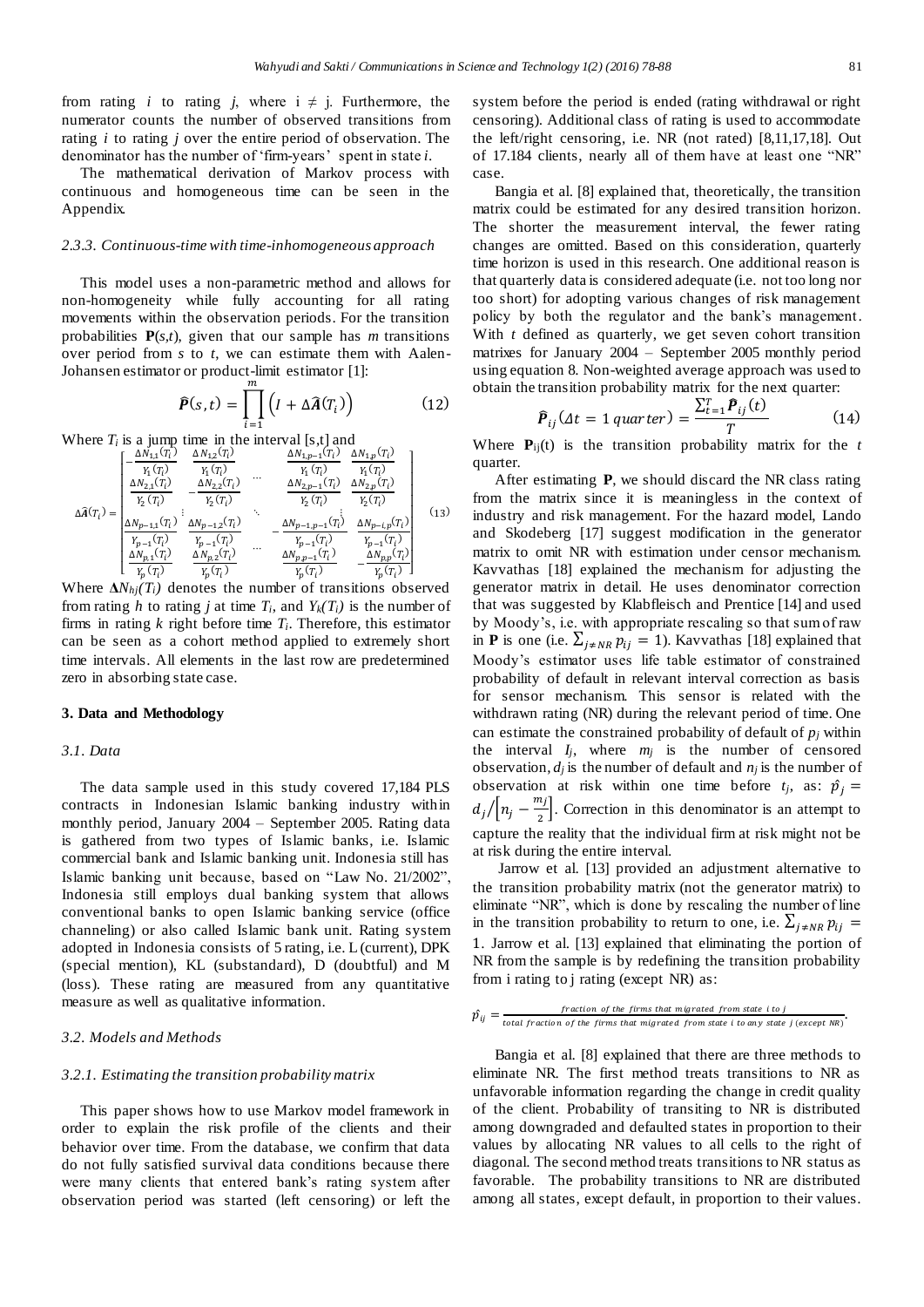This is achieved by allocating the probability of transiting to NR to all but not to the default column. The third method, which has emerged as an industry standard, treats transitions to NR status as non-information. The probability of transitions to NR is distributed among all states in proportion to their values. This is achieved by gradually eliminating firms whose ratings are withdrawn. We also use this method, which appears sensible and allows for easy comparisons to other studies [11,13,17].

There are at least 3 approaches to solve the exponential matrix for equation 9:

1. 
$$
exp(\Lambda t) = \sum_{n=0}^{\infty} \Lambda^n \frac{t}{n!}
$$
 (15a)

2. 
$$
exp(\Lambda t) = \lim_{n \to \infty} \left(I + \Lambda \frac{t}{n}\right)^n
$$
 (15b)

3. 
$$
exp(\Lambda t) \approx \left(I - \Lambda \frac{t}{n}\right)^{-n} = \left[\left(I - \Lambda \frac{t}{n}\right)^{-1}\right]
$$
 (15c)

This research uses the first approach, which was also used by Jarrow et al. [13], Bangia et al. [8], Kavvathas [18], Lando and Skodeberg [17], Jafry and Schuermann [11], and others.

By using the decomposition approach, we can obtain the transition probability matrix for next year from the quarterly basis. The probability of default from this matrix can be used as input for calculating additional minimum capital requirement as required by Basel II. For example  $p_{ij}(t)$  is the probability of transition from the initial state of *i* to the new state of *j* on the discrete time of *t*, where as  $t = 1, 2, ..., T$ . Then the probability of  $p_{ij}$  during the period of [0, T] can be defined as:

$$
\boldsymbol{P}_{ij}(\mathbf{T}) = \prod_{t=1}^{T} \boldsymbol{P}_{ij}(\mathbf{t}) \tag{16}
$$

#### *3.2.2. Testing the non-Markov properties*

Using notation by Jafry and Schuermann [11], if P is time homogenous, while  $\Lambda$  is a diagonal matrix with eigenvalue P, and S is matrix with related eigenvector, thus P can be stated in form of eigenvalue decomposition as follows:

$$
\mathbf{P} = S\Lambda S^{-1} \text{ and } \mathbf{x}(k) = \mathbf{x}(0) S\Lambda^{k} S^{-1} \tag{17}
$$

Where **x**(k) is the k time state vector in the future. For cases in which the number of row in the transition probability matrix equals to one, in the long run it is neutrally stable. This implies that at least one eigenvalue have a value of one and the rest have values decaying in the rate of increase in *k-*th power [11]. Steady state equilibrium is reached if  $\mathbf{P}^k = \mathbf{P}^{k+1}$ requirement is satisfied [26].

Bangia et al. [8] explained further that transition probability matrix follows first order Markov chain process if both following conditions are satisfied. The first condition is that the eigenvalues of transition matrices for increasing time horizons needs to decay exponentially. While the second condition is that the set of eigenvectors for each transition matrix needs to be identical for all transition horizons.

Arvanitis et al. [6] offered another solution for testing the first order Markov assumption using a certain measurement (metric), which is  $\Delta M_{AGL}$ . This metric is used to test the basic assumption that the eigenvector of transition matrices are constant all the time. The procedure is as follows: (1) calculate the monthly generator matrix  $\Lambda(t)$  and (2) calculate the metric value:

$$
\Delta M_{AGL}[\mathbf{\Lambda}(t), \mathbf{\Lambda}'(t)] = \frac{\|\mathbf{\Lambda}(t)\mathbf{\Lambda}'(t) - \mathbf{\Lambda}'(t)\mathbf{\Lambda}(t)\|}{\|\mathbf{\Lambda}(t)\| \times \|\mathbf{\Lambda}'(t)\|} \tag{18}
$$

Where  $\Lambda(t)$  is the generator matrix calculated monthly and quarterly, while  $\Lambda'(t)$  is the quarterly unweighted average generator matrix estimated during the period of January 2005- December 2006.

The value of the metric, which falls between zero and two, equals zero if  $\Lambda(t)$  and  $\Lambda'(t)$  have equal eigenvectors (without considering the eigenvalues) and increases along with the difference between both eigenvectors increases [11]. Rather than the generator matrix  $\Lambda(t)$ , Jafry and Schuermann [11] chose to use transition probability matrix, **P**(t), to define metric  $\Delta M_{AGL}({\bf P}, {\bf \bar{P}})$ . They also proposed a metric based on the average of singular values in the mobility matrix, which is:

$$
M_{SVD}[\mathbf{P}] \cong \frac{\sum_{n=1}^{N} \sqrt{\lambda_n(\mathbf{P}'\mathbf{P})}}{N}
$$
 (19)

In defining the M<sub>SVD</sub> metric, Jafry dan Schuermann [11] used the square root of average eigenvalue from  $[P/P]$  rather than the largest eigenvalue. Since the total values for each row in the transition probability matrix equals to one (single stochastic process), the largest eigenvalue usually is one. Thus using the square root of the largest eigenvalue became less useful on many conditions.

### **4. Results and Discussion**

#### *4.1. Rating Migration: Discrete vs. Continuous Time*

After eliminating NR, we obtained quarterly cohort matrices over period of January 2005 – September 2006 as shown in Table 1. All diagonal elements show probability to stay on its initial rating *i*. Value in diagonal elements refers to the stability level of transition probability matrix [10,21]. Two most stable ratings are the extreme rating on opposite side, which is L (96.95%) and M (34.87%). While the three middle ratings, which are DPK (14.79%), KL (8.30%) and D (4.55%), have greater tendency to move out from its initial rating. Migration to the right shows a rating downgrade, which means the default risk becomes greater than before. On the other hand, migration to the left shows a rating upgrade and an improvement of the client rating's quality. Nearly all rating tends move to the left, towards L (upgrade). Table 1 shows that worse ratings have a higher probability to migrate to the right (downgrade). Furthermore, Trueck and Rachev [22] suggested various measures for comparing transition matrices from a Value-at-Risk perspective regarding matrix stability issue and direction of rating movement.

Table 1 presents the weakness of cohort approach. In cohort, the probability of transition from DPK to M is equal to zero. Upward movements from rating M or D to DPK also have similar case. Cohort approach is incapable to capture issues of gradual movement that might transpire between discrete time points [17].

Table 1. Transition matrix with cohort approach

|                             |                             | Sum     |                 |  |                                                                   |         |  |  |
|-----------------------------|-----------------------------|---------|-----------------|--|-------------------------------------------------------------------|---------|--|--|
|                             | М<br><b>DPK</b><br>KL.<br>D |         |                 |  |                                                                   |         |  |  |
| $\mathbb{C}^{\mathbf{L}}$   | 0.96947                     |         |                 |  | 0.00129 0.01029 0.00756 0.01140 1.00000                           |         |  |  |
|                             |                             |         |                 |  | $\div$ <b>DPK</b> 0.54063 0.14792 0.17813 0.00833 0.00000 1.00000 |         |  |  |
| $\frac{50}{20}$ KL          | 0.85527                     |         |                 |  | 0.00124 0.08299 0.03113 0.02937 1.00000                           |         |  |  |
| Original<br>$\frac{1}{3}$ D | 0.78048                     | 0.00000 |                 |  | 0.00245 0.04552 0.17154 1.00000                                   |         |  |  |
|                             | 0.63862                     | 0.00000 | 0.00961 0.00308 |  | 0.34869                                                           | 1.00000 |  |  |

In contrast with the cohort approach, the hazard rate model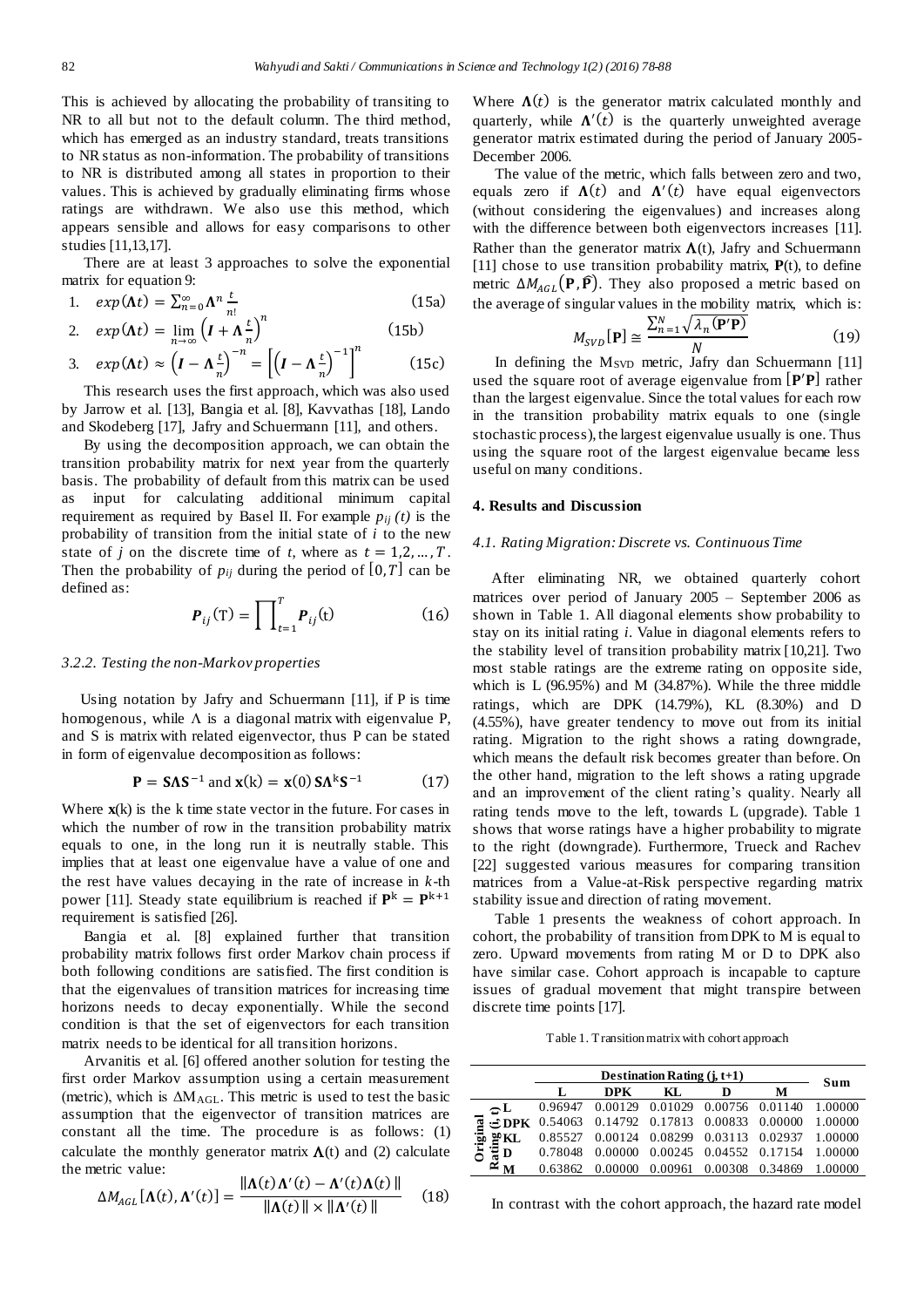calculates various rating transition between discrete time points. The model is able to capture probabilities of gradual movement. Estimation result of the generator matrix that shows the average rate of migration (i.e. instantaneous transition rate) during the observation period is shown in Table 2. The sum of each row is zero to satisfy the conditions of Laplace transformation with exponentially distribution assumption in transition activity [3,13]. Using Ross [20] method, we can obtain transition probability matrix for the next quarter as shown in Table 3.

Table 2 shows that all non-diagonal elements of the generator matrix have positive value. Positive sign showed rating movement process, while negative sign on diagonal elements were used to absorb the entire rating movement occurrences. Diagonal elements equal to zero indicates that no clients experienced rating transition. In other words, at the end of the next quarter, all clients remained at their current rating. Basically, a generator matrix tries to capture rating transition in discrete time with shorter interval than cohort. So, if cohort model was estimated on similar interval time period with generator matrix, both should have indifferent degree of capability in capturing gradual movements. These gradual migrations would be captured when continuing matrix generator. Laplace transformation is used to avoid 'embedding problem' of Markov chains. This problem arises because not every discrete time Markov chain can be realized as a discretized continuous-time chain [17].

Table 2. Instantaneoustransition matrix

|                |            | Destination Rating $(i, t+1)$ |  |            |     |   |                                                            |     |  |  |
|----------------|------------|-------------------------------|--|------------|-----|---|------------------------------------------------------------|-----|--|--|
|                |            | NR                            |  | <b>DPK</b> | KL. | D | м                                                          | Sum |  |  |
|                | NR         |                               |  |            |     |   | $-0.20764$ 0.19921 0.00008 0.00273 0.00201 0.00361 0.00000 |     |  |  |
|                | L          |                               |  |            |     |   | 0.26102 -0.31018 0.00267 0.02563 0.00706 0.01380 0.00000   |     |  |  |
|                | <b>DPK</b> |                               |  |            |     |   | 0.14286 1.59341 -2.02198 0.24176 0.03297 0.01099 0.00000   |     |  |  |
| Origina<br>ing | KL         |                               |  |            |     |   | 0.29639 1.72089 0.00451 -2.12772 0.05973 0.04621 0.00000   |     |  |  |
| ನೆ             | D          |                               |  |            |     |   | 0.24153 1.35699 0.00318 0.06992 -1.87182 0.20021 0.00000   |     |  |  |
|                | м          | 0.35807                       |  |            |     |   | 1.02861 0.00000 0.06437 0.02816 -1.47921 0.00000           |     |  |  |

Table 2 provides information regarding client's rating movement behaviors. If at present there are 1,000 clients with rating L, then at the end of the next quarter there will be (i) as many as 261 clients with financing contract that will be finished; and (ii) 50 clients with downgraded rating, which consist of 3 clients to DPK; 26 clients to KL; 7 clients to D; and 14 clients to M. Moreover, if at present there are 1,000 clients with rating M, then: (i) 358 clients would be excluded from banking rating system due to finished financing contract or terminated due to default; and (ii) 1,121 clients would experience rating upgrade, in which 1,029 would be upgraded to L where some clients upgraded more than once in the period); 64 clients upgraded to KL and 28 clients upgraded to D.

Table 2 should be interpreted differently from Table 1, in which Table 1 refers to the probability of client to remain in their current rating, the probability to move upward (downward) or to exit the rating system. On the other hand, Table 2 refers to the level of client group based on their rating category. However, both tables refer to the same general behavior of all clients at their present rating group.

Table 3 shows the behavior of clients' rating transition in Indonesian Islamic banking. It also shows that Indonesian Islamic banking tends to become better in financing contract quality. The probability of upward migration to rating L is greater than 66.15% for all other ratings. Even clients from rating D and M have tendency for upgrade to L than staying in their initial rating. In the hazard model, with monthly interval, the generator matrix is capable of capturing gradual movements during quarterly interval. For example, if client A in January 2005 has rating KL, in February 2005 it upgrades to rating DPK, and in March 2005 falls again into worst rating M. The cohort model would only capture movement of client A from KL to M so the transition probability from DPK to M is zero (i.e. omitted). But in the hazard model, two movements can be counted in the model so there would always be nonzero probability in transition from DPK to M. Thus, the hazard model is preferred to cohort model to assess the financing risk [11, 17, 18].

Table 3. Transition matrix with time continuous approach

|                                                | Destination Rating $(i, t+1)$ |                                                                   |                                         |   |   |     |  |  |
|------------------------------------------------|-------------------------------|-------------------------------------------------------------------|-----------------------------------------|---|---|-----|--|--|
|                                                |                               | DPK.                                                              | KL.                                     | D | М | Sum |  |  |
| $\mathbf{L}$                                   |                               | 0.97443 0.00125 0.01181 0.00392 0.00859 1.00000                   |                                         |   |   |     |  |  |
| ತ                                              |                               | $\frac{1}{2}$ DPK 0.77688 0.16076 0.04412 0.00921 0.00902 1.00000 |                                         |   |   |     |  |  |
| Original<br>Rating<br>D<br>D<br>D<br>D<br>을 KL | 0.80790                       | 0.00153 0.16102 0.01305 0.01649 1.00000                           |                                         |   |   |     |  |  |
|                                                | 0.72948                       |                                                                   | 0.00129 0.01999 0.19675 0.05249 1.00000 |   |   |     |  |  |
|                                                | 0.66148                       |                                                                   | 0.00065 0.02052 0.00945 0.30789 1.00000 |   |   |     |  |  |

Bangia et al. [8] found that probability transition matrices exhibit higher default risk and higher migration volatility for rating with lower quality. Table 3 show that default likelihood increases exponentially with decreasing rating. Unlike Bangia et al. [8], however, no such monotonistic property is found in Table 3. On the contrary, Table 3 shows properties of matrix instability in which the probability of staying at initial rating is lower than 31.00% for all rating (except L). Further, Figure 2 shows the coefficient of variation that is used to measure instability of each matrix elements. Moreover, volatility of movements between rating DPK, KL and D is relatively higher than rating L and M.

Based on information shown in Table 3, Islamic banking in Indonesia should give special attention and tighter supervisory mechanism toward clients who downgraded from rating L. Even though their potential to recover to rating L is substantial (more than 66.15%), there are 33.85% probability to move to rating DPK, KL and D. This probability is significant considering the amount of capital that must be set aside as reserve due to increasing NPF.

Moreover, these clients who have difficulties to return to rating L may be the clients with huge and significant exposure in the bank's financing portfolio. If Islamic banking is willing to correct and improve their current supervisory mechanism, there may be possibility that in the next 5 to 10 years, the structure of this transition probability matrix would be improved.

Fig. 2 also indicates that the supervisory mechanism in Indonesian Islamic banks is still responsive and not proactive. Early warning systems are still incapable to correctly predict which clients in the rating L that will experience rating downgrade in the next quarter. The coefficient of variation for rating DPK, KL and D indicates that: (i) the current rating assessment for bank's clients, especially clients in rating DPK, KL and D, is imprecise or (ii) Islamic banks assigned them to rating L prematurely. Either way, this shows that risk mitigation system in Indonesian Islamic banking have not functioned properly.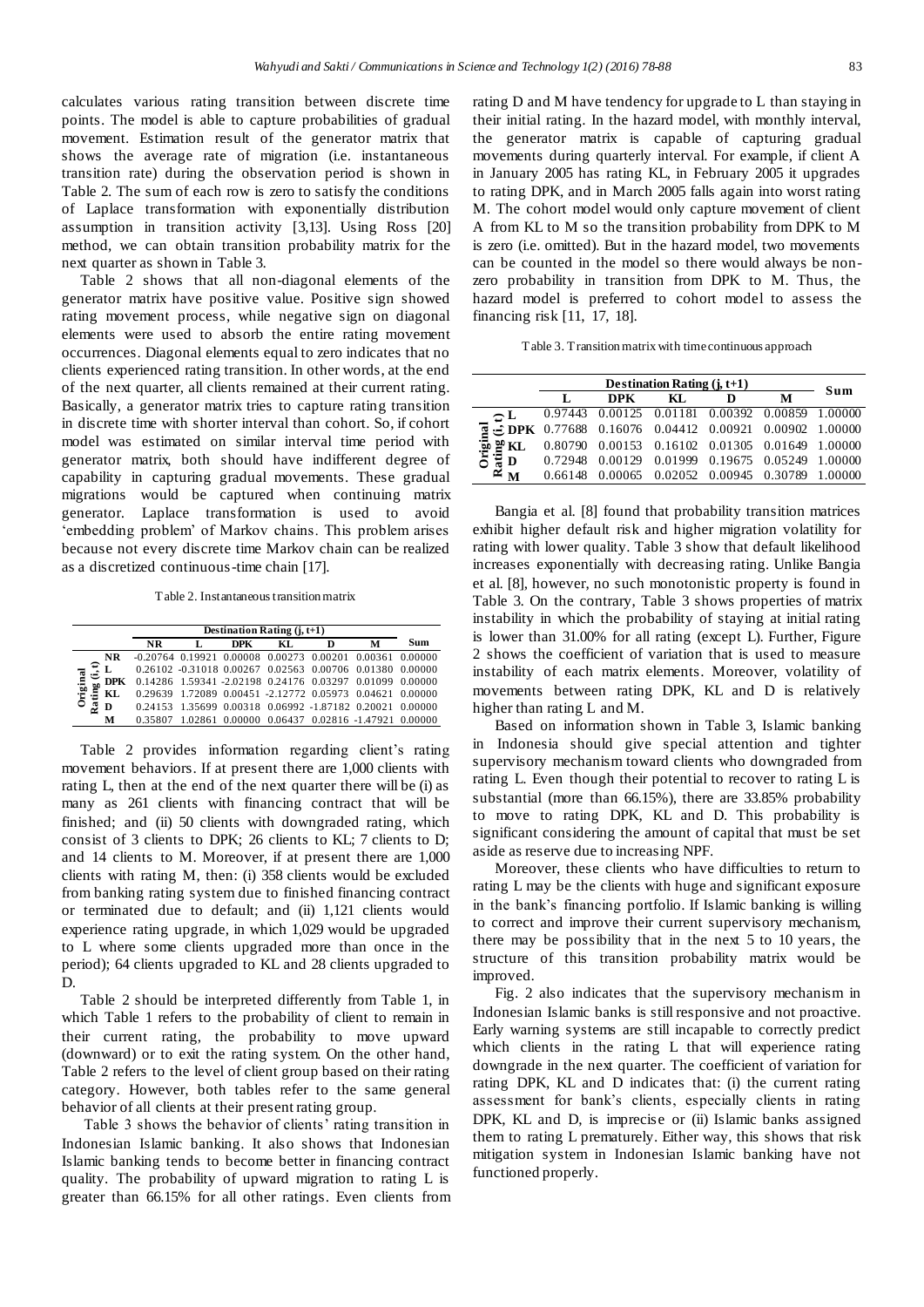

Fig. 2. Coefficient of variation

#### *4.2. Non-Markov Behavior Analysis*

#### *4.2.1. Eigenvalue and eigenvector analysis*

Eigenvalue and eigenvector were analyzed in order to test the homogenous time assumption. If the eigenvalue of the transition matrix were exponentially decreasing while the eigenvector were constant along the time horizon, then the assumption that the transition matrix follows first order Markov process is valid. This implies that the rating transitions are only influenced by current rating and not by other factors such as the momentum from previous transition or the length of time at the current rating. Fig. 3 indicates that the second, third, fourth, and fifth eigenvalues of transition matrices decays exponentially with longer transition horizons varying from one quarter to four years.



# Fig. 3. Eigenvalue analysis

Fig. 3 confirms that the first order Markov process property is present in the transition probability matrix. The second property related to the eigenvector structure of the transition matrix shows the dynamics of rating transition. It shows the (asymptotic) distribution of surviving clients (not absorbed in the absorbing rating, if any) and their direction of convergence. Fig. 4 shows that the similar property of eigenvector value is not clearly found in every time horizon. However, we find patterns that after 3 years, eigenvectors converged at a certain value as indication of reaching the steady state equilibrium. Based on the findings in Fig. 3 and 4, the hypothesis on the presence of the first order Markov process property cannot be rejected.

Fig. 4 shows that the rating system would reach equilibrium after the third year, except for rating KL. This condition is possible if there are no interventions from policy

makers regarding the risk management in Islamic banks. Aside from using eigenvalue and eigenvector, this study als o employed various metrics to measure matrix distances to test the first order Markov assumption. There are two metrics used to test whether eigenvector from the transition matrix is constant, namely  $\Delta M_{AGL}$  ( $\Lambda(t)$ ,  $\Lambda'(t)$ ) and  $\Delta M_{SVD}$  $(\Lambda(t), \Lambda'(t)).$ 



Fig. 4. Eigenvector analysis

Fig. 5 shows that both metrics are relatively varied all the time, even sometime exceeding 0.08. According to Arvanitis et al. [6], the time in-varying hypothesis of the eigenvector cannot be rejected if the value of the MAGL metric varied less than 0.08 all the time. Based on the analysis of both metrics, it can be surmised that the assumption of first order Markov chain process is not satisfied. This finding supports the result of hypothesis testing from Fig. 4.



Fig. 5. Distance metric analysis

*4.2.2.* Time dependent analysis: momentum and waiting time

Table 4 shows that data confirm the presence of upgraded (downgraded) transitions in past which was followed by an upgrade (a downgrade) transition in present. Compared to the total transition (which are  $17.184 \times 23 = 395.232$ transitions, included from (or to) NR), proportion of this momentum effect is relatively insignificant (which is < 1.00%). Nevertheless, significance of this relation would be crucial once it is keyed to exposure value. No matter how small the data portion, analysis of momentum and waiting time effect is very urgent in the context of default risk mitigation.

Table 4 presents interesting rating transition behavior. In case of rating downgrade, the effect of momentum is clearly visible. The number of clients who previously experienced rating downgrade was greater than clients who experience downgrade at present time. Table 4 confirmed that most rating downgrade came from client with previous rating downgrade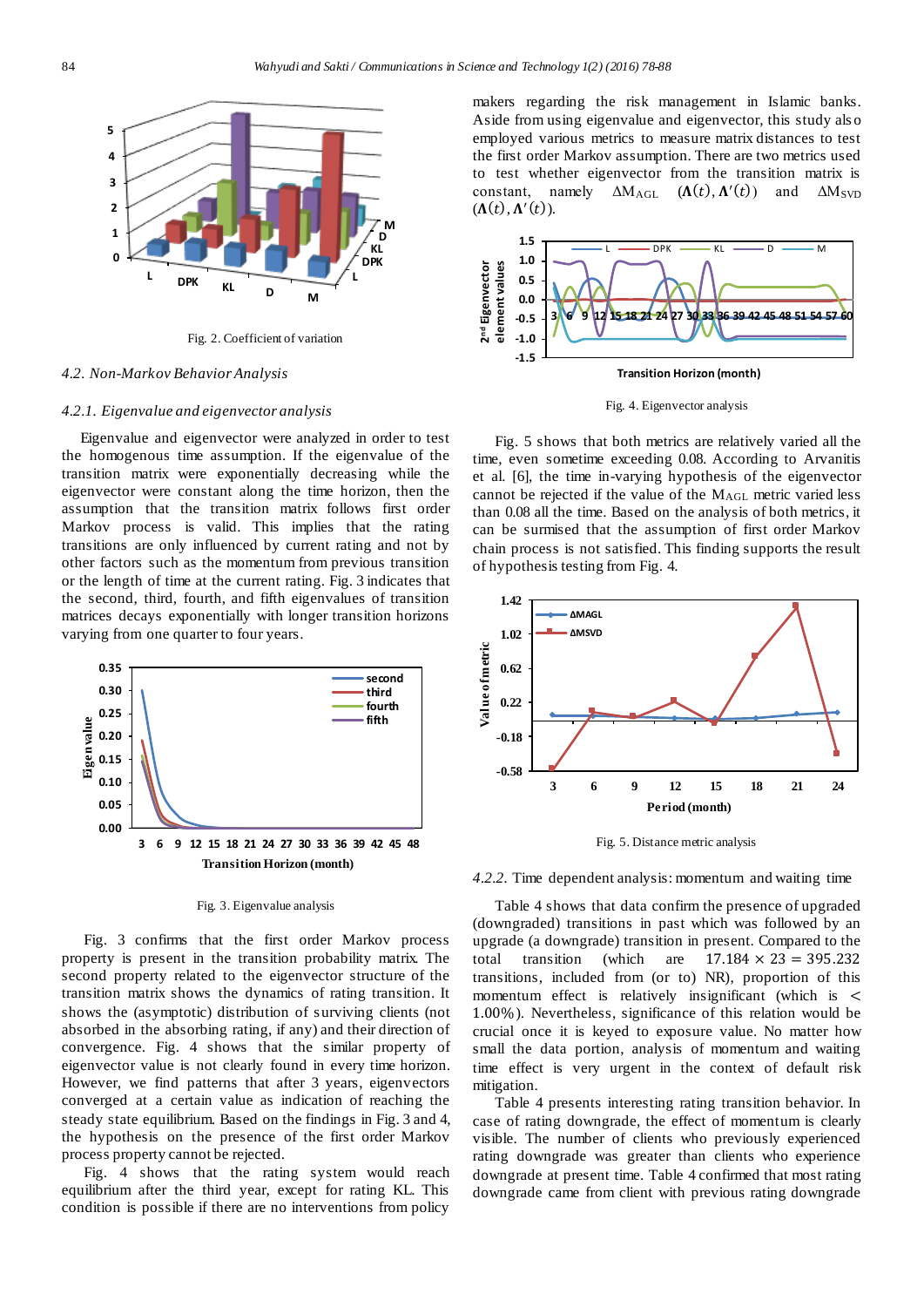history, which is 57.15% for DPK-KL, 31.37% for KL-D, and 33.87% for D-M.

Table 4. Patterns of covariate and time to migrate

| Rating                    | $Z_{\text{kh}}(t)$ -Momentum |                           |     | $Zh(t)$ -Waiting Time |       |               |     |
|---------------------------|------------------------------|---------------------------|-----|-----------------------|-------|---------------|-----|
| From $(h)$                | To (i)                       | $N_{kh}(t-1)$ $N_{hi}(t)$ |     | $N_{\text{khj}}(t)$   | Mean  | Max           | Min |
| Previous downgrade effect |                              |                           |     |                       |       |               |     |
| <b>DPK</b>                | KL.                          | 169                       | 21  | 12                    | 1.524 | -3            | 1   |
| KL.                       | D                            | 1642                      | 51  | 16                    | 2.529 | 12            | 1   |
| D                         | М                            | 502                       | 62  | 21                    | 1.742 | - 3           |     |
| Previous upgrade effect   |                              |                           |     |                       |       |               |     |
| D                         | KL.                          | 21                        | 22  | 4                     | 1.091 | -3            | 1   |
| KI.                       | <b>DPK</b>                   | 70                        | 4   | 0                     | 1.250 | $\mathcal{D}$ | 1   |
| <b>DPK</b>                |                              | 5                         | 142 | 5                     | 1.418 | 5             |     |

On the other hand, clients with rating upgrade show the different behavior. Only few rating upgrade was followed by further rating upgrade. The effect of momentum toward rating upgrade is consistent only in DPK-L upgrade, even the probability is not substantial, only 5 out of 142 clients. This showed serious and consistent effort by Islamic banks to increase client's rating from KL to L. However, this effort was not too successful for client in rating D, where the success of upgrade from D to KL was not followed by the success of upgrading rating from KL to DPK. This showed that in order to increase client's rating from D to L required at least two-month duration. This is similar to clients in rating M. Only 18.18% clients with rating M were successful to be upgraded to rating KL for two months in a row. The difficulty of increasing client's rating in from rating D and M should be of concern by Islamic banks in running their financing portfolio.

Table 5. Effects of momentum and waiting time

| Rating           |           | <b>Baseline Hazard Rate</b>                 |     |                                                   | $Zh(t)$ -Time Waiting    |    |                                     | $Z_{\text{th}}(t)$ -Momentum |    |       |
|------------------|-----------|---------------------------------------------|-----|---------------------------------------------------|--------------------------|----|-------------------------------------|------------------------------|----|-------|
|                  |           | From (h) To (j) $\ln \alpha_{\text{hi}}(t)$ | SE  | prob                                              | $\beta_h$                | SE | prob                                | $\beta_{hj}$                 | SE | prob  |
| Downgrade effect |           |                                             |     |                                                   |                          |    |                                     |                              |    |       |
| <b>DPK</b>       | KI.       | 1.216                                       |     | $0.000\ 0.000$                                    | $-0.405$ $0.000$ $0.000$ |    |                                     | 0.288 0.000 0.000            |    |       |
| KI.              | D         | 0.816                                       |     | 0.088 0.000                                       | $-0.205$ 0.019 0.000     |    |                                     | 0.401 0.120                  |    | 0.002 |
| D                | М         | 1.387                                       |     | 0.127 0.000 -0.467 0.055 0.000 -0.006 0.103 0.954 |                          |    |                                     |                              |    |       |
| Upgrade effect   |           |                                             |     |                                                   |                          |    |                                     |                              |    |       |
| D                | KL.       | 1.490                                       |     | $0.193$ $0.000$                                   |                          |    | $-0.497$ 0.161 0.006 $-0.414$ 0.174 |                              |    | 0.028 |
| KI.              | DPK 1.792 |                                             | n.a | n.a                                               | $-0.693$ n.a             |    | n.a                                 | 0.000 n.a                    |    | n.a   |
| <b>DPK</b>       | L         | 1.511                                       |     | $0.024$ $0.000$                                   | $-0.457$ 0.014 0.000     |    |                                     | 0.045 0.069                  |    | 0.519 |

The reason for using present downgrade (upgrade) definition, specifically for the nearest rating, is because of the real existence of monotonistic behavior in transition matrix. Most rating transition will move to the nearest rating, before reaching the farther one. This is restrained because there is only small number of observations to estimate the model. This definition was also conducted by Lando and Skodeberg [17]. Table 5 shows null hypothesis that there is no downgrade (upgrade) momentum effect of previous rating, is rejected (except for case D-M and DPK-L). Except for D-M (downgrade) and D-KL (upgrade), which have negative signs, all other coefficients are positive. It shows that other than D-M and D-KL, the event of previous rating downgrade

(upgrade) will lead to higher probability of present downgrade (upgrade). Table 5 also shows that to all cases of downgrade (upgrade), null hypothesis of the length of lag time does not affect/influence, is rejected. All beta coefficients, which have significant negative values, means that the longer lag time in the beginning rating, the smaller probability to experience downgrade (upgrade).

The above estimation result of transition matrices and behavioral testing of non-Markov was built from the data, which are aggregately gathered. Industrial effect as proven by Kavvathas [18] cannot be implemented to the sample of this research. Small number of samples makes the sub-samples, which represent each industry, insufficient to carry out the model estimation. In spite of that, by using generalization model as shown in eq. 11A (see Appendix), one will be able to test the effect of other various covariates, e.g.: business cycle effect [8] and many other macroeconomic factors.

In order to complement the study of waiting time effect to downgrade (upgrade), we would like to see when a rating will experience a downgrade (upgrade). By using Markov chain process, we redefine Markov process to examine downgrade (upgrade) probability for each waiting time. Table 6 shows that, in common, the longer waiting time, the smaller downgrade (upgrade) probability. This result is consistent with the previous result of modified Cox estimation model in Table 5. Anomaly of decreasing downgrade (upgrade) probability is only happened on the waiting time of two and three months. Especially for case L-DPK, downgrade probability has non-zero value, despite of more than six months waiting on rating L. It indicates two things. First, rating L is the most stable rating, even though it is important to be worried of since there is still a downgrade possibility after waiting for long time. Second, while for other ratings, including M, tend to be unstable and can migrate within a short period.

Table 6. Pattern of probability to migrate

| Rating                |    |           | Time waiting (month) |              |                |          |          |
|-----------------------|----|-----------|----------------------|--------------|----------------|----------|----------|
| From $(i)$ To $(i)$ 1 |    |           | 2                    | 3            | 4              | 5        | 6        |
| Downgrade             |    |           |                      |              |                |          |          |
| L                     |    | DPK 0.013 | 0.030                | 0.031        | 0.045          | 0.045    | 0.018    |
| <b>DPK</b>            | KL | 0.394     | 0.424                | 0.182        | $\mathbf{0}$   | $\Omega$ | $\Omega$ |
| KL                    | D  | 0.240     | 0.109                | 0.186        | 0.093          | $\Omega$ | $\Omega$ |
| D                     | М  | 0.321     | 0.183                | 0.495        | $\overline{0}$ | $\Omega$ | $\Omega$ |
| Upgrade               |    |           |                      |              |                |          |          |
| М                     | D  | 0.528     | 0.056                | $\theta$     | $\Omega$       | $\Omega$ | 0        |
| D                     | KL | 0.875     | $\Omega$             | 0.125        | $\Omega$       | $\Omega$ | 0        |
| KI.                   |    | DPK 0.600 | 0.400                | $\mathbf{0}$ | $\overline{0}$ | $\Omega$ | $\theta$ |
| DPK                   | L  | 0.564     | 0.137                | 0.074        | 0.176          | 0.049    | 0        |

# **5. Conclusion**

Various metric testing conducted, i.e.: eigenvalue and eigenvector analysis, and also MAGL and MSVD metric, cannot distinctively accept or reject the assumption of transitional matrices homogeneity. It indicates that there is a possibility that transition probability matrices follow the assumption of non-homogenous time. This result is surely not gladden enough, recall that implication from using the above model with two assumptions lead to calculation of minimum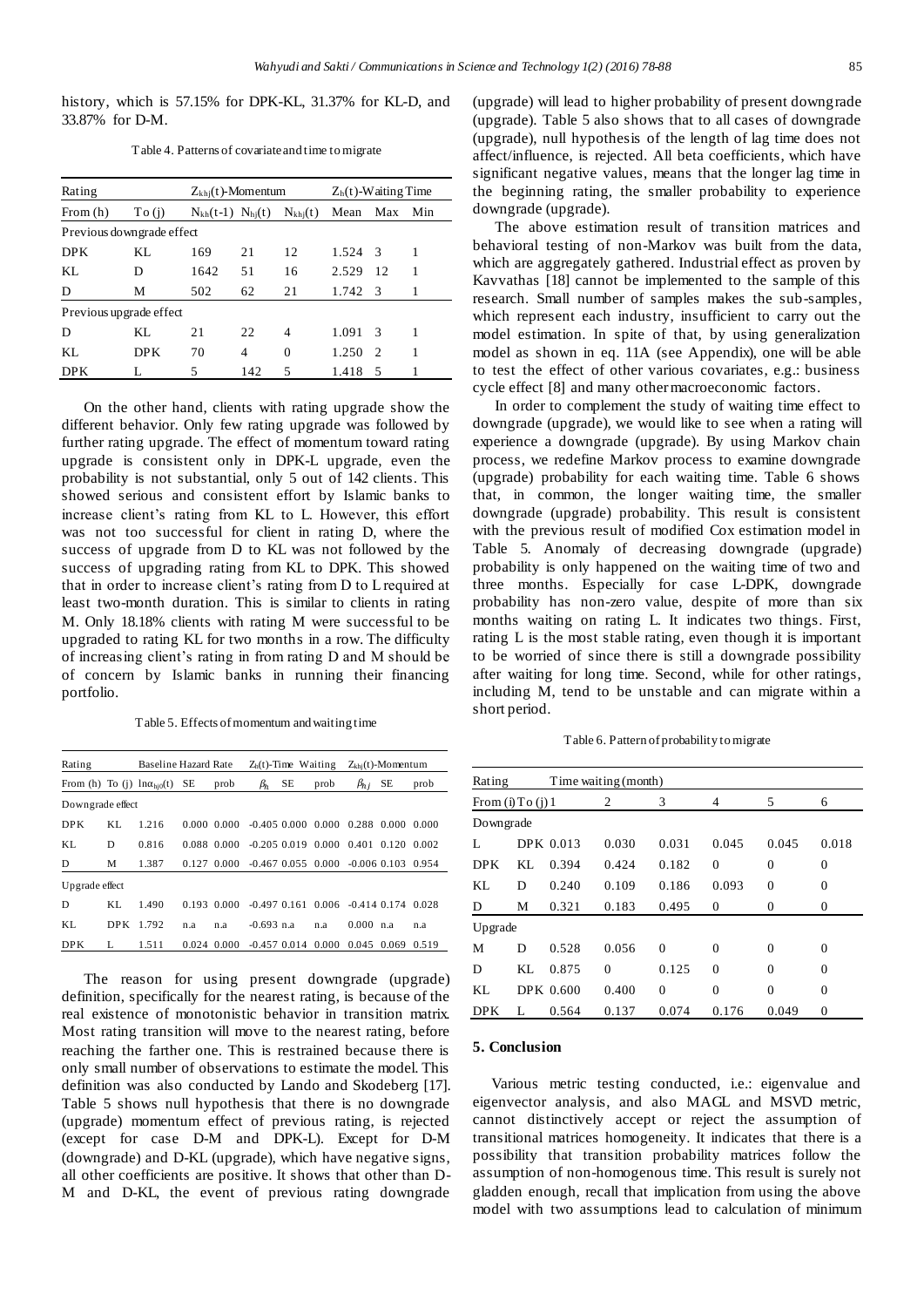required additional capital is different.

The semi-parametric linearity estimation result of modified Cox proportional hazard rate model shows that waiting time affects present downgrade (upgrade) rating in a significantly negative way. Previous downgrade (upgrade) momentum positively affected the waiting time, except for D-M (downgrade) and D-KL (upgrade) in negative way. Expansion of Markov chain process definition was used to study the length of waiting time required for each rating before experiencing downgrade (upgrade). The result shows that the longer the waiting time is, the smaller the downgrade (upgrade) probability will be. It shows consistency with the previous modified Cox model estimation result.

These various findings implied that Islamic banks should not only see client's current rating position to predict the rating transition in the future, but also examine other factors, such as previous rating transitions and the waiting time in the current rating. With various tables and graphics, which employed various measures of financing risk, Islamic banks can use it as basis for formulating an effective early warning system to improve existing bank's supervisory system. Various simulations on the proposed risk management policies could be conducted and the effect can be compared.

In practice, these findings imply that there are some clients who experienced a rating movement systematically. The momentum effect and waiting time effect in the current rating system should be included in Islamic banks risk management policies, especially, if Islamic banks can gather the profile of these clients and their business. These issues are necessary, even though, in fact, there are over 99.00% of total clients in Indonesian Islamic banks following the memory-less property of the first order Markov chain process. This means that the client's rating migration in next period is purely random and only depends on their current rating. Implementing the mitigation policies that recognize the effects of momentum and waiting time for all of client may be biased and misleading.

The last issue is that the PLS contract is the form of financial partnership with a risk sharing concept (instead the risk transfer). Then the use of PLS contract is based on the condition that each partner (bank and client) has known each other. Naturally, client had a good track record in previous financing contract, such as *murabahah* or *ijarah* (usually for 2-3 years). So, the bank could trust the client and minimize the asymmetric information. In the PLS contract, the decrease in the performance of client's business is not only become a concern for the bank, but also the client. The client bears the risk as well as bank. Internally, the bank faces not only the investment risk and capital-loss risk, but also the market risk, especially when the bank decides to divest from the business, by selling its share to the client or third parties. When we use the rating system, we must aware that some parameters of risk are frequently biased to the bank interest, where this concept is consistent with interest-based activities that rely on the risk transfer concept. So, in evaluating the risk of PLS contract, especially in use credit rating system, we should address the concept of risk sharing (instead risk transfer) and other characteristics of the PLS contract.

Finally, in this study, various factors determining the client's rating were excluded from the model. Using Markov approach, any client or client's business identification was eliminated, such as client's age, education level of client, duration of business running, industry sector, bank-client relationship, business's profitability, business cycle, and various macroeconomics indicators. Only client's rating was employed as variable in building financing risk model in Islamic banks in this study. Therefore, this study suggests for future research to employ various factors to build transition matrix-based client's supervisory system so that the resulted model can capture various effects of client, business and market, specific to each factor. This would provide better explanation on the various simulations based on metrics developed in this study.

# **Acknowledgements**

The authors are grateful to Rizkiani Nugrahani Hermanto, Rizky Luxianto, and Muhammad Budi Prasetyo for the valuable discussion, data processing, and language checking. The authors are also obligated to Bambang Hermanto *rahimahullahu*. The remaining errors are our own responsibility.

#### **References**

- 1. O. O. Aalen, and S. Johansen, *An empirical transition matrix fo r n on homogeneous Markov chains based on censored observations*: Scandinavian, J. Stat. 5 (1978) 141-150.
- 2. Akerlof, *The Market for Lemons, Qualitative Uncertainty, and the Market Mechanisms*, Quarterly J. Econ. 84 (1970) 488-500.
- 3. P. K. Andersen, L. S. Hansen, and N. Keiding, *Non-and semiparametric estimation of transition probabilities from censored observation of a non-homogeneous Markov process*, Scandin. J. Stat.18 (1991) 153-167.
- 4. P. K. Andersen, and O. Borgan, *Counting Process Models for Life History Data: A Review*, Scandin. J. Stat. 12 (1985) 97-158.
- 5. T. W. Anderson, and L. A. Goodman, *Statistical inference about Markov chains*,Annals Math. Stat. 28 (1957) 89-110.
- 6. A. Arvanitis, J. Gregory, and J. P. Laurent, *Building models fo r cred it spreads*, J. Deriv. 6 (1999) 27-43.
- 7. M. Ayub, *Understanding Islamic finance*, Chicester, UK: John Wiley & Sons Ltd., 2007.
- 8. A. Bangia, F. X. Diebold, A. Kronimus, C. Schagen, and T. Schuermann, *Ratings migration and the business cycle, with application to credit portfolio stress testing*, J.Bank.Financ. 26 (2002) 445-474.
- 9. A. Behren, and G. D. Pederson, *An analysis of credit risk migration patterns of agricultural loans*, Agricul. Financ. Rev. 67 (2007) 87-98.
- 10. J. Geweke, R. C. Marshall, and G. A. Zarkin, *Mobility indices in continuoustime Markov chains*, Econometrica 54 (1986) 1407-1423.
- 11. Y. Jafry, and T. Schuermann, *Measurement, estimation and comparison of credit migration matrices*, J. Bank. Financ.28 (2004) 2603-2639.
- 12. J. Janssen, and R. Manca, *Semi-Markov risk models for finance, insurance and reliability*, New York, USA: Springer Science+Business Media, 2007.
- 13. R. A. Jarrow, D. Lando, and S. M. Turbull, *A markov model for the term structure of credit risk spreads,* Rev. Financ.Stud. 10 (1997) 481-523.
- 14. J. D. Kalbfleisch, and R. L. Prentice, *The statistical analysis of fa ilu re time data*, New Jersey, USA: John Wiley&SonsInc., 2002.
- 15. E. L. Kaplan, and P. Meier, *Nonparametric estimation from incomplete observations*, J. Am. Stat. Assoc.53 (1958) 457–481.
- 16. J. P. Klein, and M. L. Moeschberger, *Survival analysis, techniques fo r censored and truncated data*, New York, USA: Springer-Verlag, 2003.
- 17. D. Lando, and T. M. Skodeberg, *Analyzing rating transitions and rating drift with continuous observations*, J. Bank. Financ. 26 (2002) 423-444.
- 18. D. Kavvathas, *Estimating credit transition probabilities for co rp ora te bonds*, University of Chicago, USA: Working paper, 2000 (Retriev ed from: https://papers.ssm.com/sol3/papers.cfm?abstract\_id=248421).
- 19. P. S. Mills, and J. R. Presley, *Islamic finance: Theory and practice*, Hampshire, UK: Palgrave Macmillan, 1999.
- 20. S. M. Ross, *Introduction to probability models*, San Diego, USA: Academic PressInc., 1989.
- 21. A. F. Shorrocks, *The Measurement of Mobility*: Econometrica46 (1978) 1013-1024.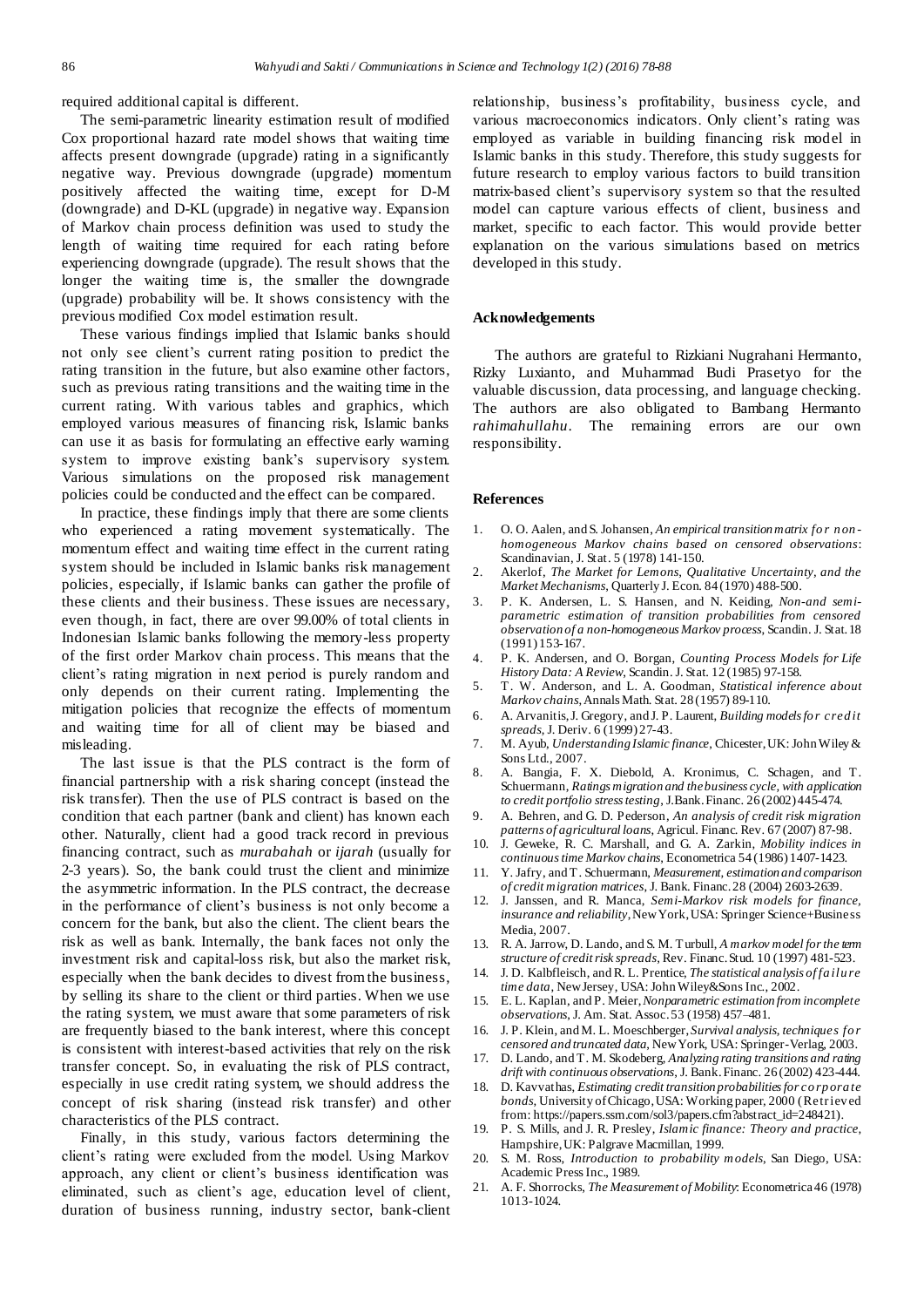- 22. S. Trueck, and S. T. Rachev, *Rating based modeling of credit risk: Theory and application of migration matrices*, Burlington, MA: Academic Press Publication, 2009.
- 23. H. Van Greuning, and Z. Iqbal, *Risk analysis for Islamic banks*, Washington, USA: The World Bank, 2008.
- 24. I. Wahyudi, *Default risk analysis in micro, small and medium enterprises: Does debt overhang theory occur?*,Asian Acad. Man. J. Acc. Financ. 10 (2014) 95-131.
- 25. I. Wahyudi, F. Rosmanita, M. B. Prasetyo, and N. I. S. Putri, *Risk management for Islamic banks: Recent developments from Asia and the Middle East*, Singapore: John Wiley & Sons Pte. Ltd, 2015.
- 26. B. W. Taylor, *Introduction to management science*, Needham Heigh ts, MA: Simon & Schuster Inc. , 1993.

#### **Appendix**

Continuous-time and Homogeneous Markov Model

#### *A1. Markov process*

Suppose process  $[X(t), t \ge 0]$  as a random variable – following stochastic process with continuous time – which shows a single firm in the system *S* on state (rating) *i* at time *t*. While  $[X(t), t \ge 0]$  is continuous-time Markov process, if for all *s*,  $t \ge 0$  and integer value *i,j,x(u)*, and also  $0 \le u < s$ considered as follows:

$$
P[X(s + t) = j | X(s) = i, X(u) = x(u), 0 \le u < s]
$$
  
= 
$$
P[X(s + t) = j | X(s) = i]
$$
 (1A)

If  $P[X(s + t) = j | X(s) = i]$  is independent to *s*, then the continuous-time Markov chain process will have stationary or homogeneous transitional probability.

Suppose  $T_i$  shows the length of time a firm stays on a state (rating) *i* before migrating to different state *j*, for all s,  $t \ge 0$ , then  $P[T_i > s + t | T_i > s] = P[T_i > t]$ . Then,  $T_i$  can be considered memory-less and should be exponentially distributed (for  $e^{-\lambda(s+t)} = e^{-\lambda s} \cdot e^{-\lambda t}$ , where  $\lambda$  shows the average of migration rate). These Markov properties can be rewritten as follows:

 $P[T_i > s + t, T_i > s] / P(T_i > s) = P(T_i > t)$  or  $P[P(T_i > s)$  $[s + t] = P(T_i > s) \cdot P(T_i > t)$ 

Using Chapman-Kolgomorov differential equation, for various pair of state *i* and *j*, then:  $\lambda_{ij} = \lambda_i P_{ij}$ . Where  $\lambda_{ij}$  is a transitional rate from state i to j,  $\lambda_i$  is the rate at which the firms in state *i* made a transition, and *Pij* means the transition probability from state *i* to state *j*.  $\lambda_{ij}$  is also said as instantaneous transition rate for:  $\lambda_i = \sum_j \lambda_i P_{ij} = \sum_j \lambda_{ij}$  and  $P_{ij} = \lambda_{ij}/\lambda_i = \lambda_{ij}/\sum_j \lambda_{ij}$ . In conclusion,  $\lambda_{ij}$  may be defined as migration intensity. By using equation 1A,  $P_{ij}(t)$  can be rewritten as follows:

$$
P_{ij}(t) = P[X(s+t) = j | X(s) = i]
$$
 (2*A*)

For all  $s \geq 0$ ,  $t \geq 0$ , Chapman-Kolmogorov equation can be defined as:

$$
P_{ij}(s+t) = \sum_{k=0}^{\infty} P_{ik}(s) P_{kj}(t) \tag{3A}
$$

By using lemma, that for time limit s approximates to zero (0), we get:

$$
\lim_{s \to 0} \frac{1 - P_{ij}(s)}{s} = \lambda_i
$$

$$
\lim_{s \to 0} \frac{P_{ij}(s)}{s} = \lambda_{ij}
$$

By deducting both sides of equation 3A with  $P_{ij}(t)$ , we obtain:

$$
P_{ij}(s+t) - P_{ij}(t) = \left[ \sum_{k=0} P_{ik}(s) \cdot P_{kj}(t) \right] - P_{ij}(t)
$$
  
= 
$$
\left[ \sum_{k \neq i}^{\infty} P_{ik}(s) \cdot P_{kj}(t) \right] + P_{ii}(s) \cdot P_{ij}(t)
$$
  
- 
$$
P_{ij}(t)
$$

$$
= \left[\sum_{k \neq i}^{\infty} P_{ik}(s) \cdot P_{kj}(t)\right] - \left[-P_{ii}(s) \cdot P_{ij}(t)\right]
$$
(4A)

By considering time limit  $s \to 0$  both sides of equation 4A,  $P_{ij}(s + t) = P_{ij}(t + s)$ , and by replacing each other's limit and sum, will be obtained result as follows:

$$
\lim_{s \to 0} \frac{P_{ij}(t+s) - P_{ij}(t)}{s}
$$
\n
$$
= \lim_{s \to 0} \left\{ \left[ \sum_{k \neq i}^{\infty} P_{ik}(s) \cdot P_{kj}(t) \right] - \left[ 1 - P_{ii}(s) \cdot P_{ij}(t) \right] \right\}
$$
\n
$$
P'_{ij}(t) = \left[ \sum_{k \neq i} \lambda_{ij} \cdot P_{ij}(t) \right] - \lambda_i \cdot P_{ij}(t) \qquad (5A)
$$
\nin 5A is called as Kelsomorov's backward equation.

Equation 5A is called as Kolgomorov's backward equation. Lets for each pair of state *i* and *j*, defined that:

$$
r_{ij} = \begin{cases} \lambda_{ij} & \text{if } i \neq j \\ -\lambda_i & \text{if } i = j \end{cases}
$$

Hence, the equation 5A can be rewritten as follows:

$$
P'_{ij}(t) = \sum_{k} r_{ik} P_{kj}(t) \text{ or } \mathbf{P}'(t) = \mathbf{R}.\mathbf{P}(t) \qquad (6A)
$$

Where:  $P'(t)$  is matrix  $n \times n$  transition probability of the next 1 period,

$$
P(t) = \begin{bmatrix} p_{1,1} & p_{1,2} & \dots & p_{1,n} \\ p_{2,1} & p_{2,2} & \dots & p_{1,n} \\ \vdots & \ddots & \vdots \\ p_{n,1} & p_{n,2} & \dots & p_{n,n} \end{bmatrix}
$$
, and  

$$
R(t) = \begin{bmatrix} -\lambda_1 & \lambda_{1,2} & \dots & \lambda_{1,n} \\ \lambda_{2,1} & -\lambda_2 & \dots & \lambda_{1,n} \\ \vdots & \ddots & \vdots \\ \lambda_{n,1} & \lambda_{n,2} & \dots & -\lambda_n \end{bmatrix}
$$

By using scalar equation differential solution method (which if  $f'(t) = cf(t) \rightarrow f(t) = f(0) \cdot e^{ct}$ , the solution of the above matrices differential equation is as follows:

$$
\boldsymbol{P}(t) = \boldsymbol{P}(0). \, \boldsymbol{e}^{\boldsymbol{R}t} \text{ or } \boldsymbol{P}(t) = \boldsymbol{e}^{\boldsymbol{R}t} \tag{7A}
$$

# *A2. Estimator life table (ELT)*

ELT was developed by Kaplan and Meier [15] using life table, where summary of survival data is grouped into few intervals,  $I_1, ..., I_k$ , and thus:  $I_j = (b_0 + ... + b_{j-1}, b_0 + ... + b_j)$  is width  $b_j$  with  $b_0=0$ . Life table represents number of default and censored survival time which felt into each interval. For example,  $m<sub>j</sub>$  is a censored time and  $d<sub>j</sub>$  is default time which falls into interval *I<sub>j</sub>*, and  $n_j = \sum_{l \ge j} (d_l + m_l)$  is the number of risky firms in the beginning of interval *j*. ELT default probability in  $I_j$  with survival requirement until  $I_j$  is:  $\hat{q}_j = 1$  if  $n_j = 0$  and  $\hat{q}_j = \frac{d_j}{n_j - (m_j)}$  $\frac{a_j}{n_j - (m_j/2)}$  if  $n_j \neq 0$ . Where factor  $(m_j/2)$  is used to capture the fact that not all firms *n<sup>j</sup>* are at risk for all *Ij*. ELT for survivor function,  $\hat{F}$ , at the end of  $I_j$  is:  $\hat{F}(b_1 + \cdots + b_n)$  $b_j$ ) =  $\prod_{l=1}^{j} (1 - \hat{q}_l)$  $_{l=1}^{J}(1-\hat{q}_l).$ 

ELT is used for conditions in which actual default and censored time were unavailable, while only *d<sup>j</sup>* dan *m<sup>j</sup>* available for interval *j*. Lets for example, there is an actual (continuous) default time and  $t_{j1},...,t_{jr_j}$  is observed time in  $I_j$  where  $m_j$  is sum of censored,  $d_j$  is sum of default,  $r_j = d_j + m_j$  and  $j =$ 1, ..., k. Lets Hazard function,  $\lambda(t)$ , is taken so that value of  $\lambda_j$ within interval *I<sub>j</sub>* to be constant, then MLE of  $\lambda_j$  is  $\hat{\lambda}_j = \frac{d_j}{s}$  $S_j$ where  $S_j = \sum_{l=1}^{r_j} (t_{jl} - \sum_{i=0}^{j-1} b_i)$  $\int_{l-1}^{r_j} (t_{jl} - \sum_{i=0}^{j-1} b_i)$  $\sum_{i=1}^{j} (t_{i} - \sum_{i=0}^{j-1} b_i) + n_{j+1} b_j$  is the total observed survival time within interval  $I_j$ . Hence, the survivor function of ELT for  $t \in I_j$  can be defined as  $\hat{F}(t) = exp[-\hat{\lambda}_j(t -$